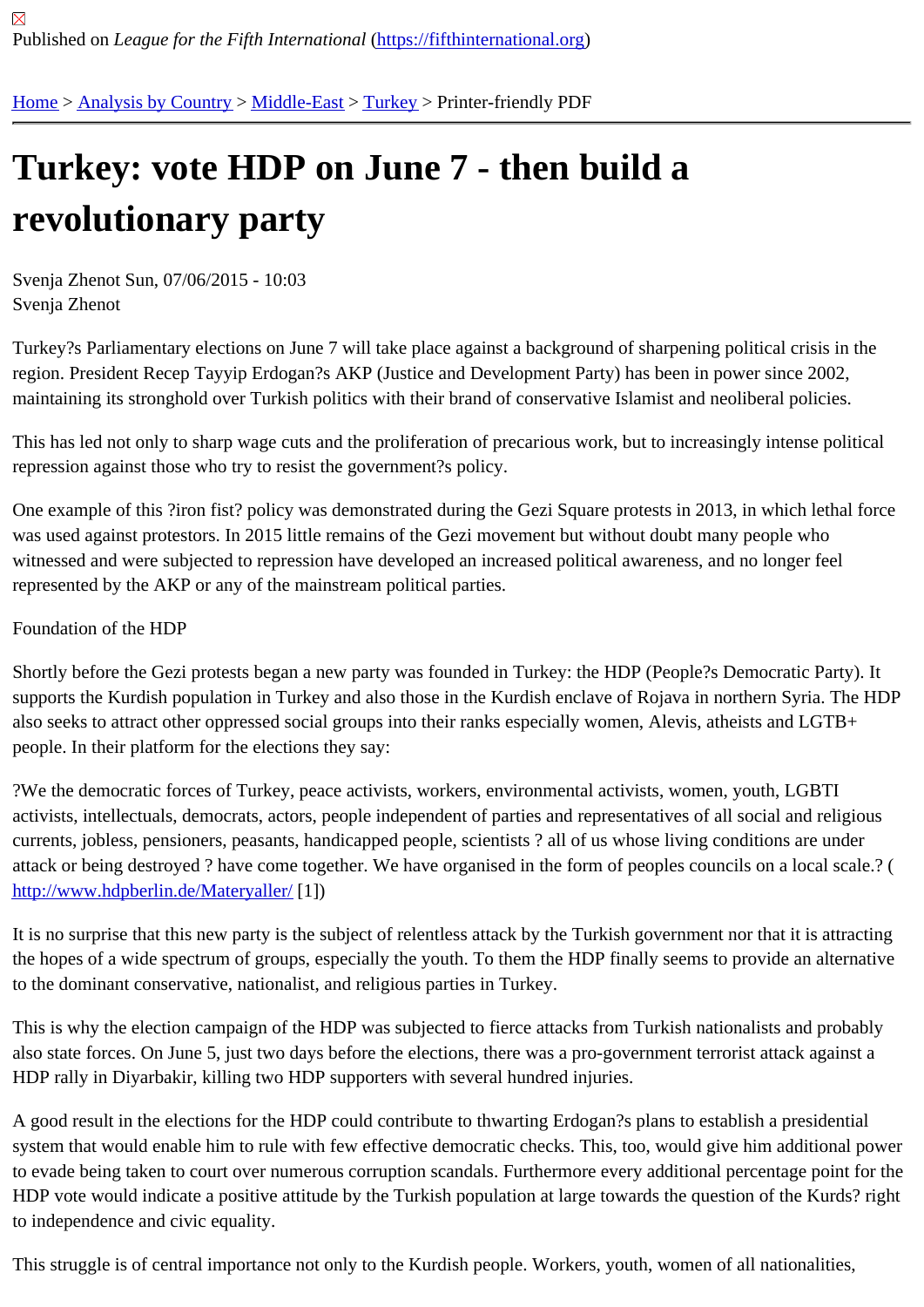including the vast majority of Turks, will not liberate themselves if they do not openly support the right of Kurdish selfdetermination.

The HDP election campaign expresses this struggle for liberty against the Turkish state, one that has been going on for decades. The struggle of the whole Kurdish people against oppression represents the mass base of the party.

Despite the fact that Abdullah Öcalan, the historic leader of the Kurdish Workers Party (PKK), imprisoned since 1999, declared a ceasefire in 2013, expressing his willingness to make peace with the Turkish state, Erdogan and the Turkish establishment have made clear that they are not willing to make such a deal.

In Rojava they have tried to block and undermine the Kurdish struggle and have effectively sided with ISIS. The PKK remains illegal and thousands of Kurdish militants continue to languish in jail. Despite coming under systematic attack throughout the election campaign, the HDP has likewise pledged itself to exclusively peaceful methods.

## What sort of programme?

Without doubt the HDP is not a working class party but a petty bourgeois organisation both in its social base and its programme. It is nevertheless an organisation of mass resistance against national oppression. Every vote for it is a vote asserting the rights of the Kurdish people. This is why the League for the Fifth International supports voting for the HDP, despite our criticisms of its programme. In this it says:

?The things we are lacking most are liberty, equality, peace, and justice. That is what we are standing for. The HDP is committed to democracy, to workers? rights and for a decent human life. Environmental protection as well as securing the right to life for all men and all living beings is of great importance.?

The HDP programme is entirely made up of such hopes and wishes. Whilst we share these aspirations for peace, justice, and liberty we also have to warn people against closing their eyes to the forces that stand in the way of their realisation.

The brutal repression going on against political opposition and the minorities in Turkey, the ultra reactionary anti-union laws originating in the era of the military coup, and the rhetoric of the AKP politicians show one thing clearly: only the struggle of the working class, a combined effort by Kurdish and Turkish workers and peasants, against a government sponsored by capital, against its allies in the region, and imperialist states, can fulfil the hopes and wishes which have been aroused.

The HDP takes no clear cut political position on these principal questions. In short it has no programme that is anticapitalist or revolutionary, one that could transform the political conditions in Turkey in the interests of the working class. The main reason for this is its failure to adopt a socialist programme. This is made explicit in its rejection of the working class as the decisive agent of revolutionary change. According to their social base the HDP instead clings to a petty bourgeois programme:

?We fight against unemployment and poverty, commit ourselves to fight against successive destruction of small enterprises and against exploitation of peasants or farmers. We understand ourselves as a part of social movements fighting against exploitation and oppression, and fighting for a decent human life.?

Instead of a programme clearly addressing all urgent issues we often find only phrasemongering:

?Due to the thirst for profit the environment is threatened with destruction. On this planet there are other living beings, animals and plants like the forests, the wolves, the birds, and the beetles that have a right to live. Our aim is to maintain and protect the ecological balance and order.?

## Workers? party

We regard the building of a workers? party in Turkey as the central task for the progressive forces within and outside